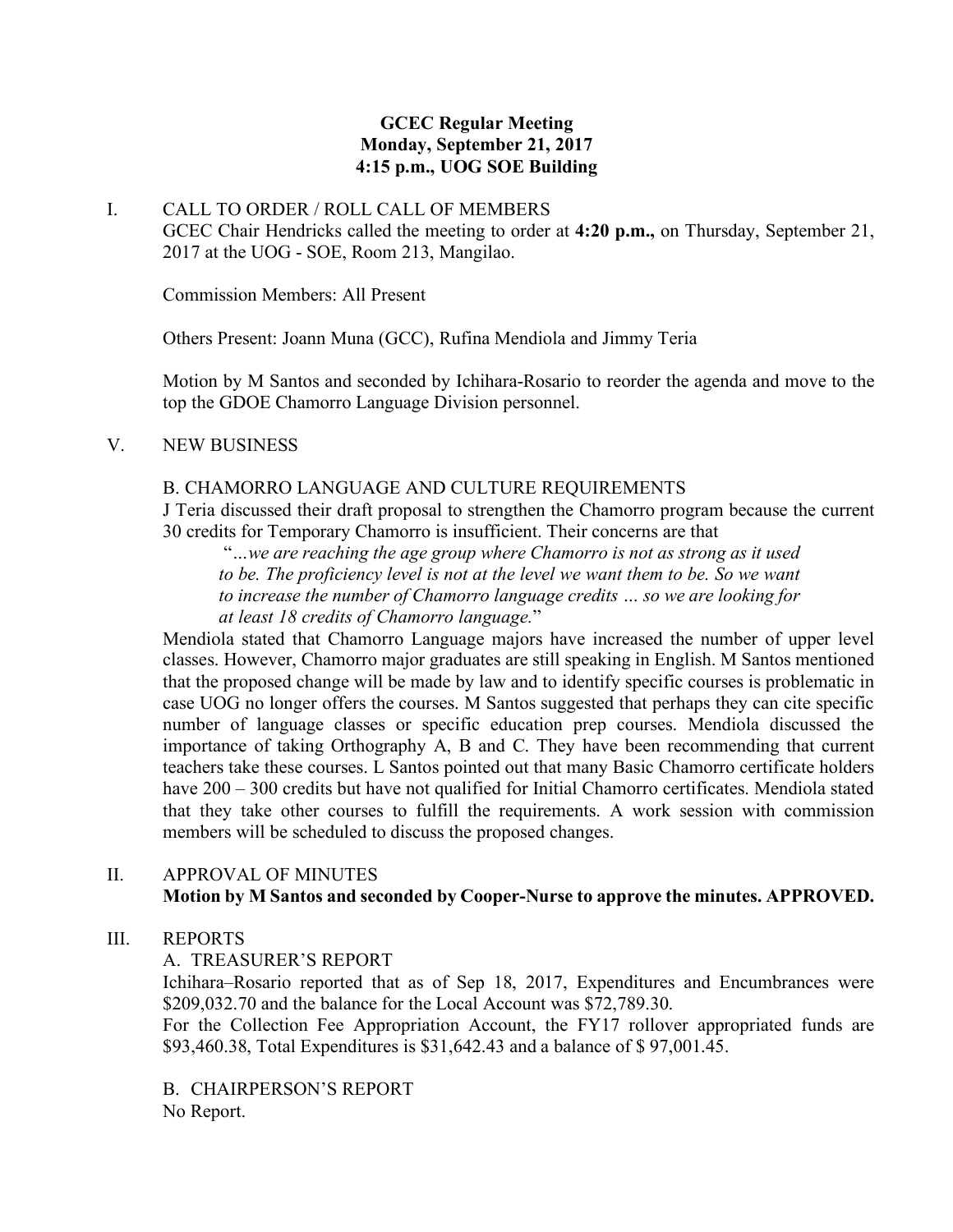## C. EXECUTIVE DIRECTOR'S REPORT

- Sep 9 Meeting with Rufina Mendiola and Jimmy Teria (GDOE Chamorro Division)
- Delivered response letter to Kin Fernandez at Southern High
- Frederick Lane training survey SOE volunteered to conduct the survey under their account. GCC will be conducting the survey for the GCC attendees of the UOG / GCC training.

## OPERATIONS

- Responded to NASDTEC survey from Hawaii on policies related to the national accreditation of educator preparation programs
- D. SUB-COMMITTEE No reports.

# IV. OLD BUSINESS

A. Technical corrections to PL 31-50 for Initial Administrator

Based on M and L Santos' recommendations, the changes are as follows.

### *(a) Initial Administrator Certificate.*

*(1) Minimum Qualifications. An Initial Administrator Certificate may be issued to an applicant who presents evidence that he or she has completed a Master's Degree; a Guam professional or master certified teacher with five (5) years of*  full-time classroom teaching experience; completion of an approved school *administration program; and a passing score on the School Leaders Licensure Assessment (SLLA). The passing score shall be determined by the Commission.* 

*The approved school administration program includes skills for K- 12 school level principal; and that it is aligned with the Guam School Administrator Standards; or the program is from a college or university within any of the fifty (50) states or administrative jurisdictions, and whose advance degree has been awarded by a regionally accredited institution an institution accredited by the National Council for Accreditation of Teacher Education.* 

L Santos will delete all references to NCATE in PL 31-50.

### **Motion by Baza-Cruz and seconded by Ichihara-Rosario to amend the Initial Administrator certificate with the amendments discussed. APPROVED.**

B. Vince John Quitugua - July 7 judgement

L. Santos is waiting for a response from the Attorney General regarding the request for legal advice on how to proceed with Quitugua's situation.

C. Dolores Cruz Rojas Extension Appeal – July 17

L Santos reported that the Standing Committee on Appeals met and denied Rojas' request. The law allows the applicant to request for reconsideration by providing more documents and